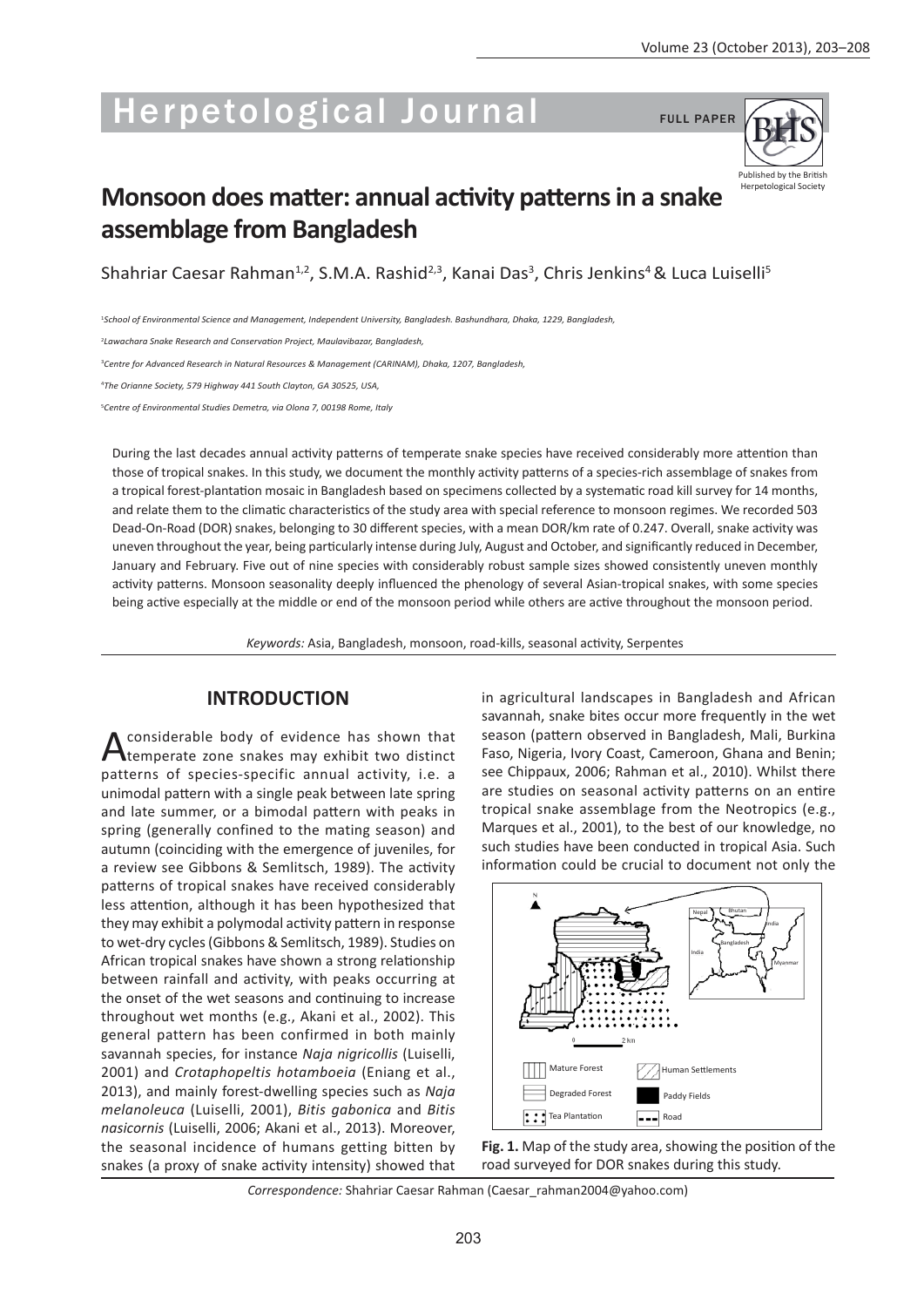main assemblage pattern (for instance, higher numbers of snakes active in wet season), but also the degree of variation which occurs across species inhabiting the same study site. In this study, we document the monthly activity patterns of a species-rich assemblage of snakes from a tropical forest-plantation mosaic in Bangladesh. More specifically, we address the following key questions: (i) Are the monthly activity patterns of snakes polymodal, unimodal, bimodal or even variable across months? (ii) Are there any relationships between rainfall, temperature and activity intensity of snakes in the study area?

# **MATERIALS AND METHODS**

#### **Study area**

Field work was carried out in Lawachara National Park (LNP) and its adjacent areas (Fig. 1). LNP is situated in Maulavibazar District in the north-east of Bangladesh and is characterized by an undulating landscape, with slopes and hillocks at an average altitude range of roughly 10-80 m a.s.l. (Nature Conservation Management, 2003). LNP is a 1250-ha mixed-evergreen forest-most of whose original forest cover has been altered or substantially removed, by rotation, with only some small, remnant patches of primary forest left inside the park (Nature Conservation Management, 2003). In between the forest habitat there are shrubs, bushes, bamboo plantations and open patches caused by human disturbance.

The forest is surrounded by human modified habitats on all sides, such as tea plantations, with patches of agricultural lands, human settlements, modified vegetation for betel leaf (*Piper betle*), native bamboo plantations (*Bambusa tulda, B. polymorpha, B. longispiculata*, etc.) and monoculture forest plantations (e.g., *Tectona grandis, Aquilaria crassna, Eucalyptus* sp., *Acacia* sp., etc). Numerous streams run through the forest and the tea plantations, and there are several man-made

**Table 1.** Summarized data on the monthly number of field days and relative index of sampling effort used to build the monthly expected number of DOR snakes. Note that the values reported for July and August refer to the pooled number of field days for July 2011 and 2012, and August 2011 and 2012. For more details, see the text.

|              | Number of days | Relative monthly sampling |
|--------------|----------------|---------------------------|
|              | in the field   | effort index              |
| Jan          | 18             | 0.061                     |
| Feb          | 18             | 0.061                     |
| Mar          | 24             | 0.082                     |
| Apr          | 25             | 0.085                     |
| May          | 16             | 0.054                     |
| Jun          | 23             | 0.078                     |
| Jul          | 30             | 0.102                     |
| Aug          | 50             | 0.17                      |
| Sep          | 15             | 0.051                     |
| Oct          | 25             | 0.085                     |
| Nov          | 27             | 0.092                     |
| Dec          | 23             | 0.078                     |
| <b>TOTAL</b> | 294            |                           |

perennial and seasonally inundated ponds in the tea plantation and the surrounding villages. For a detailed description of different habitat types see Rahman et al. (2013). LNP falls within the monsoon climatic zone, with average annual rainfall of ~3000 mm, of which 80% falls from June to September and July–August is the peak of the monsoon. October to March is dry with the first rainfall usually arriving in April. The annual mean diurnal temperature ranges from 27°C (June–September) to 16°C (January).

Temperature and rainfall data were collected from Sreemongol weather station, Bangladesh Meteorological Department, located 8 km from the study site.

#### **Protocol**

Annual patterns of snake activity were assessed by Dead-on-Road (DOR) surveys. We assumed that there should be a linear relationship between intensity of above-ground activity in snakes and their risk of being killed along the road (Bonnet et al., 1999; Meek, 2009). However, with regard to this, it should be mentioned that this assumption may have some limitations. Indeed, DOR numbers certainly indicate the specimens which are more often found (and killed) on an open surface, i.e. on the roads, but nearly nothing can be said concerning other activities (mating, basking, etc.).

DOR specimens were collected along a 7 km segment of the Sreemongol-Komgolgonj road which dissects LNP. Half of the road passes along moderately dense forest habitat and the remaining 3.5 km separates humanmodified habitat, with tea plantations on one side and highly degraded plantation forest in the other. The survey was conducted by walking daily (almost every day) during the survey days, from July 11, 2011 to August 31, 2012, totalling 2058 km throughout 294 road survey days. Although we realize that our study lacks spatial replicates and that sampling in at least two spatially independent locations might support the robustness of the results, we were logistically impeded to perform this type of study.

Surveys were conducted from 1600–1900 hours during spring and summer months (April to August) and from 1300–1600 hours during the autumn and winter months (September to March) by one surveyor walking slowly on the road. Snakes were identified to species level following the taxonomic keys provided by Whitaker and Captain (2004) and Das (2010). The majority of the DOR specimens were identifiable to species level. However, due to their small size and similar morphology, we were not able to discriminate to species level all DOR specimens potentially belonging either to *Ramphotyphlops braminus* or to *Typhlops* spp. Therefore, for analysis, we classified them as Typhlopidae. Once inspected, all DORs were moved off the road to avoid double counts of the same individuals in different days.

#### **Statistical analyses**

To evaluate whether each of the species were observed with a similar frequency of occurrence throughout the various months, the records were grouped into monthly intervals (from the first to the last day of each month). We then determined the relative sampling effort per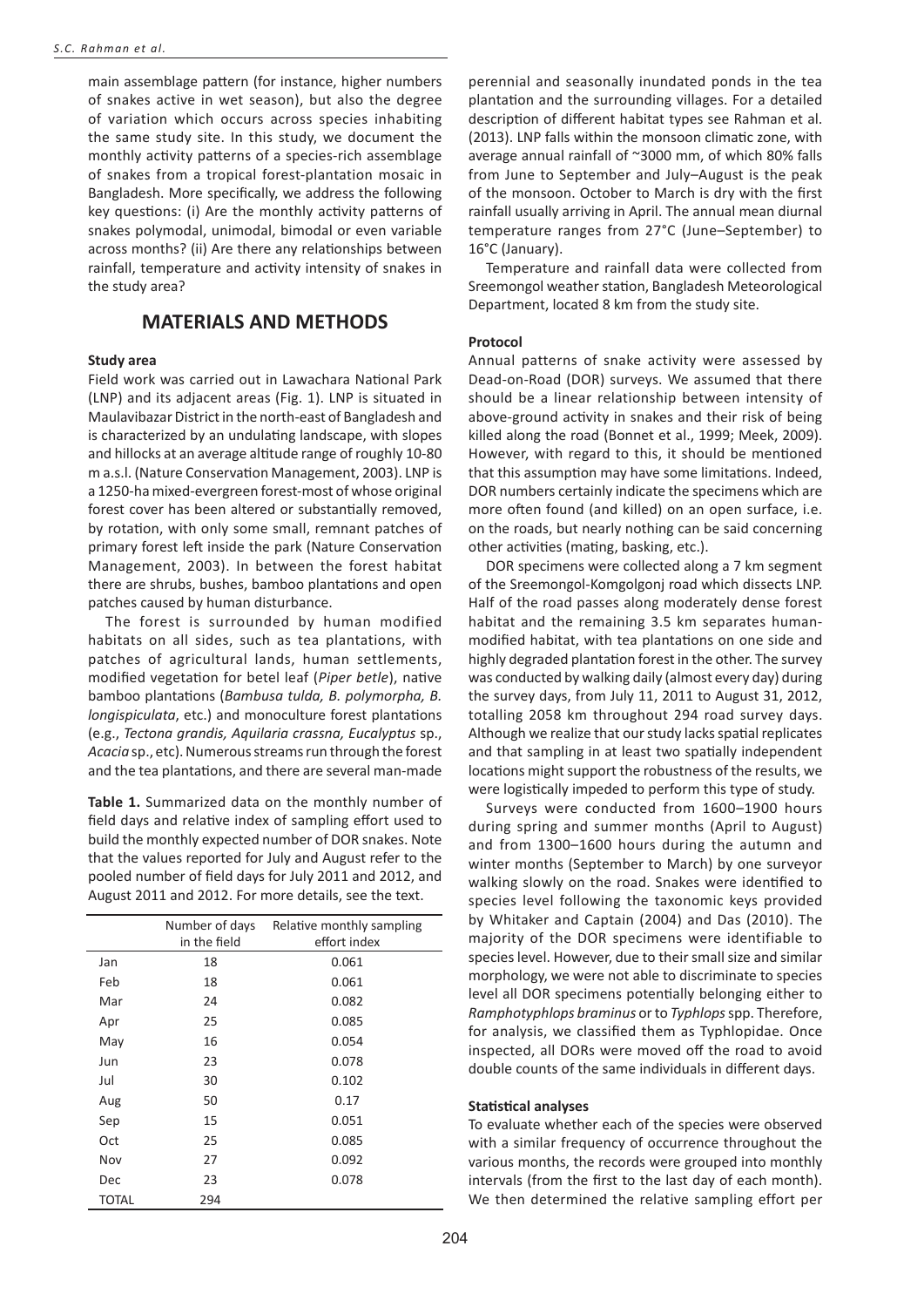month interval by dividing the number of days spent in the field in each month by the total number of days in the field during the entire research period (Table 1). Using a null hypothesis of equal distribution frequency among months, we subsequently generated the expected number of DOR snakes each month by multiplying the total number of snakes found during the study by the relative sampling effort for each monthly interval. Finally, observed and expected values were compared

by a  $\chi^2$  test. For analyses at the species level, and based on the histogram distribution of the records, we only considered those species which were recorded at least 11 times during the course of our study (i.e. on average at least once per month during the study period, in order to exclude those species occurring too scarcely in the sample). A logistic regression (Quasi-Newton method, with 50 as maximum number of iterations and convergence criterion at 0.0001) was applied to analyze

**Table 2.** Summary of the DOR snake records throughout the study period. Note that from this table we excluded the snake species which are known to occur in this study area but that were never recorded as DOR (e.g., *Python molurus bivittatus*; see Rahman et al., 2013). Overall, four species were never recorded as DOR but were observed in the study area (Rahman et al., 2013). Unidentified specimens were not considered in the analyses.

| TYPHLOPHIDAE<br>Ramphotyphlops<br>braminus and Typhlops<br>5<br>16<br>19<br>$\mathbf 0$<br>$\mathbf 0$<br>6<br>16<br>6<br>0<br>12<br>4<br>$\mathbf{1}$<br>18<br>23<br>spp.<br>COLUBRIDAE<br>Ahaetulla prasina<br>0<br>$\mathbf 0$<br>$\mathbf 0$<br>$\mathbf{1}$<br>$\mathbf{1}$<br>$\mathbf 0$<br>$\mathbf 0$<br>$\overline{2}$<br>$\mathbf{1}$<br>0<br>1<br>0<br>0<br>1 | 126<br>126<br>316<br>7<br>21<br>9<br>8 |
|---------------------------------------------------------------------------------------------------------------------------------------------------------------------------------------------------------------------------------------------------------------------------------------------------------------------------------------------------------------------------|----------------------------------------|
|                                                                                                                                                                                                                                                                                                                                                                           |                                        |
|                                                                                                                                                                                                                                                                                                                                                                           |                                        |
|                                                                                                                                                                                                                                                                                                                                                                           |                                        |
|                                                                                                                                                                                                                                                                                                                                                                           |                                        |
|                                                                                                                                                                                                                                                                                                                                                                           |                                        |
|                                                                                                                                                                                                                                                                                                                                                                           |                                        |
| Amphiesma stolatum<br>2<br>6<br>$\mathbf 0$<br>$\mathbf 0$<br>2<br>$\mathbf 0$<br>$\mathbf 0$<br>$\mathbf{1}$<br>$\mathbf{1}$<br>$\mathbf{1}$<br>$\mathbf 0$<br>6<br>1<br>1                                                                                                                                                                                               |                                        |
| 2<br>0<br>0<br>0<br>Blythia reticulata<br>1<br>$\mathbf 0$<br>$\mathbf 0$<br>4<br>$\mathbf 0$<br>$\mathbf 0$<br>$\mathbf{1}$<br>0<br>$\mathbf{1}$<br>0                                                                                                                                                                                                                    |                                        |
| Boiga gokool<br>1<br>0<br>$\mathbf 0$<br>2<br>$\mathbf 0$<br>$\mathbf 0$<br>$\mathbf{0}$<br>$\mathbf{0}$<br>$\mathbf{1}$<br>$\overline{2}$<br>0<br>0<br>$\mathbf{1}$<br>1                                                                                                                                                                                                 |                                        |
| $\mathbf 0$<br>0<br>Boiga ochracea<br>0<br>0<br>$\mathbf 0$<br>$\mathbf 0$<br>$\mathbf 0$<br>$\mathbf 0$<br>$\mathbf 0$<br>$\mathbf 0$<br>$\overline{2}$<br>0<br>0<br>0                                                                                                                                                                                                   | $\overline{2}$                         |
| Boiga siamensis<br>0<br>$\mathbf 0$<br>$\mathbf 0$<br>$\mathbf 0$<br>$\mathbf{1}$<br>0<br>$\overline{2}$<br>0<br>0<br>1<br>$\mathbf{1}$<br>1<br>1<br>1                                                                                                                                                                                                                    | 8                                      |
| Chrysopelea ornata<br>0<br>1<br>$\mathbf 0$<br>$\mathbf 0$<br>$\mathbf 0$<br>$\mathbf 0$<br>$\mathbf{0}$<br>$\mathbf{0}$<br>0<br>0<br>0<br>$\mathbf 0$<br>$\mathbf 0$<br>0                                                                                                                                                                                                | $\mathbf{1}$                           |
| Coelognathus radiatus<br>$\mathbf{0}$<br>$\mathbf{0}$<br>$\mathbf 0$<br>$\mathbf{0}$<br>$\mathbf 0$<br>$\mathbf{0}$<br>$\mathbf{0}$<br>$\mathbf 0$<br>$\overline{2}$<br>0<br>$\mathbf{0}$<br>$\mathbf 0$<br>0<br>1                                                                                                                                                        | 3                                      |
| 3<br>5<br>$\overline{2}$<br>$\overline{7}$<br>$\overline{7}$<br>2<br>5<br>Dendrelaphis pictus<br>2<br>0<br>$\mathbf 0$<br>$\mathbf 0$<br>$\mathbf 0$<br>4<br>1                                                                                                                                                                                                            | 38                                     |
| $\overline{2}$<br>Lycodon aulicus<br>0<br>$\mathbf{0}$<br>$\mathbf 0$<br>$\mathbf 0$<br>0<br>$\mathbf 0$<br>$\mathbf 0$<br>$1\,$<br>$\mathbf{1}$<br>0<br>2<br>1<br>0                                                                                                                                                                                                      | $\overline{7}$                         |
| 0<br>Lycodon jara<br>0<br>$\mathbf 0$<br>$\mathbf 0$<br>$\mathbf 0$<br>$\mathbf 0$<br>$\mathbf{0}$<br>$\mathbf{1}$<br>0<br>0<br>0<br>1<br>$\mathbf 0$<br>1                                                                                                                                                                                                                | 3                                      |
| Lycodon zawi<br>0<br>$\mathbf 0$<br>0<br>6<br>3<br>3<br>$\mathbf{0}$<br>$\mathbf{0}$<br>$\overline{2}$<br>$\mathbf{1}$<br>0<br>0<br>$\mathbf{1}$<br>1                                                                                                                                                                                                                     | 17                                     |
| Oligodon albocinctus<br>2<br>2<br>$\mathbf 0$<br>$\overline{2}$<br>$\mathbf{1}$<br>$\mathbf 0$<br>$\mathbf 0$<br>$\mathbf 0$<br>$\mathbf 0$<br>0<br>0<br>0<br>0<br>1                                                                                                                                                                                                      | 8                                      |
| Oligodon cyclurus<br>1<br>0<br>$\mathbf 0$<br>$\mathbf{1}$<br>0<br>$\mathbf 0$<br>$\mathbf{0}$<br>$\mathbf 0$<br>0<br>$\mathbf{1}$<br>0<br>0<br>0<br>0                                                                                                                                                                                                                    | 3                                      |
| Oligodon dorsalis<br>3<br>$\mathbf 0$<br>$\mathbf 0$<br>3<br>0<br>1<br>$\mathbf 0$<br>$\mathbf 0$<br>$\mathbf 0$<br>$\mathbf 0$<br>0<br>$\mathbf{1}$<br>0<br>1                                                                                                                                                                                                            | 9                                      |
| Oreocryptophis                                                                                                                                                                                                                                                                                                                                                            |                                        |
| porphyracea<br>0<br>$\mathbf 0$<br>$\mathbf 0$<br>$\mathbf 0$<br>$\mathbf 0$<br>$\mathbf 0$<br>0<br>0<br>0<br>0<br>0<br>0<br>1<br>1                                                                                                                                                                                                                                       | $\overline{2}$                         |
| 3<br>3<br>3<br>Pareas monticola<br>0<br>$\mathbf 0$<br>$1\,$<br>$\mathbf{1}$<br>$\mathbf 0$<br>$\mathbf{0}$<br>$\mathbf{1}$<br>4<br>2<br>0<br>3                                                                                                                                                                                                                           | 21                                     |
| $\mathbf 0$<br>0<br>$\mathbf 0$<br>$1\,$<br>$\mathbf 0$<br>$\mathbf 0$<br>$\mathbf 0$<br>0<br>0<br>0<br>0<br>0<br>$\mathbf 1$<br>Ptyas mucosa<br>1                                                                                                                                                                                                                        | 3                                      |
| Psammodynastes<br>pulverulentus<br>4<br>10<br>6<br>13<br>3<br>0<br>$\mathbf 0$<br>0<br>$1\,$<br>3<br>1<br>4<br>5<br>$\overline{7}$                                                                                                                                                                                                                                        | 57                                     |
| Rhabdophis                                                                                                                                                                                                                                                                                                                                                                |                                        |
| $\overline{2}$<br>$\overline{2}$<br>$\boldsymbol{0}$<br>$\mathbf 0$<br>$\overline{2}$<br>3<br>6<br>himalayanus<br>2<br>1<br>4<br>4<br>3<br>1<br>4                                                                                                                                                                                                                         | 34                                     |
| Rhabdophis                                                                                                                                                                                                                                                                                                                                                                |                                        |
| 0<br>subminiatus<br>0<br>0<br>$\mathbf 0$<br>$\mathbf 0$<br>$\mathbf 0$<br>$1\,$<br>$\mathbf 0$<br>$\mathbf 0$<br>0<br>0<br>4<br>2<br>3                                                                                                                                                                                                                                   | 10                                     |
| Sibynophis collaris<br>0<br>3<br>$\mathbf 0$<br>$\mathbf 0$<br>2<br>$\mathbf{1}$<br>$\mathbf 0$<br>$\mathbf{0}$<br>$\mathbf{1}$<br>$\mathbf{1}$<br>0<br>0<br>0<br>1                                                                                                                                                                                                       | 9                                      |
| $\overline{2}$<br>$\overline{2}$<br>7<br>5<br>$\overline{2}$<br>Xenochrophis piscator<br>0<br>1<br>2<br>$\mathbf{1}$<br>$\mathbf 0$<br>$\mathbf{1}$<br>$\mathbf{0}$<br>4<br>9                                                                                                                                                                                             | 36                                     |
| <b>ELAPIDAE</b>                                                                                                                                                                                                                                                                                                                                                           | 14                                     |
| <b>Sinomicurrus</b><br>macclellandi<br>0<br>$\mathbf 0$<br>$\overline{2}$<br>$\mathbf 0$<br>$\mathbf 0$<br>0<br>$\mathbf 0$<br>0<br>$\mathbf 0$<br>0<br>0<br>0<br>1<br>1                                                                                                                                                                                                  | 4                                      |
| <b>Bungarus fasciatus</b><br>$\mathbf 1$<br>$1\,$<br>$\mathbf 0$<br>$\boldsymbol{0}$<br>$\boldsymbol{0}$<br>$\boldsymbol{0}$<br>$\mathbf{1}$<br>0<br>$\boldsymbol{0}$<br>0<br>0<br>0<br>1<br>1                                                                                                                                                                            | 5                                      |
| 0<br>$\mathbf 0$<br>$\,1\,$<br>$\boldsymbol{0}$<br>$\mathbf 0$<br>$\boldsymbol{0}$<br>$\mathbf 1$<br>$\mathbf 0$<br>$\boldsymbol{0}$<br>$\boldsymbol{0}$<br><b>Bungarus niger</b><br>$\mathbf 1$<br>$\boldsymbol{0}$<br>$\mathsf{O}\xspace$<br>$\mathbf 1$                                                                                                                | $\sqrt{4}$                             |
| $\mathbf 0$<br>$\mathbf 0$<br>$\mathbf 0$<br>$\mathbf 0$<br>$\mathbf 0$<br>$\mathbf 0$<br>$\mathbf 0$<br>Naja kaouthia<br>0<br>$\boldsymbol{0}$<br>$\mathbf 1$<br>$\boldsymbol{0}$<br>$\boldsymbol{0}$<br>$\boldsymbol{0}$<br>$\boldsymbol{0}$                                                                                                                            | $\mathbf 1$                            |
|                                                                                                                                                                                                                                                                                                                                                                           |                                        |
| VIPERIDAE                                                                                                                                                                                                                                                                                                                                                                 | 25                                     |
| Cryptelytrops<br>albolabris<br>0<br>$\mathbf{3}$<br>$\overline{2}$<br>$\,6\,$<br>5<br>$\boldsymbol{0}$<br>$\boldsymbol{0}$<br>$\boldsymbol{0}$<br>$\mathbf{1}$<br>$\mathbf{3}$<br>$\boldsymbol{0}$<br>$\mathbf{2}$<br>$\mathbf{1}$<br>$\overline{2}$                                                                                                                      | 25                                     |
| Unidentified<br>$\mathbf 2$<br>3<br>$\overline{2}$<br>5<br>3<br>$\sqrt{4}$<br>$\mathsf 0$<br>$\mathsf{O}\xspace$<br>$\mathbf{1}$<br>$1\,$<br>$\boldsymbol{0}$<br>$\boldsymbol{0}$<br>$\boldsymbol{0}$<br>$\mathbf{1}$                                                                                                                                                     | 22                                     |
| 56<br>42<br><b>TOTAL</b><br>26<br>33<br>$70\,$<br>41<br>17<br>$\overline{2}$<br>$\overline{4}$<br>33<br>56<br>41<br>27<br>55                                                                                                                                                                                                                                              | 503                                    |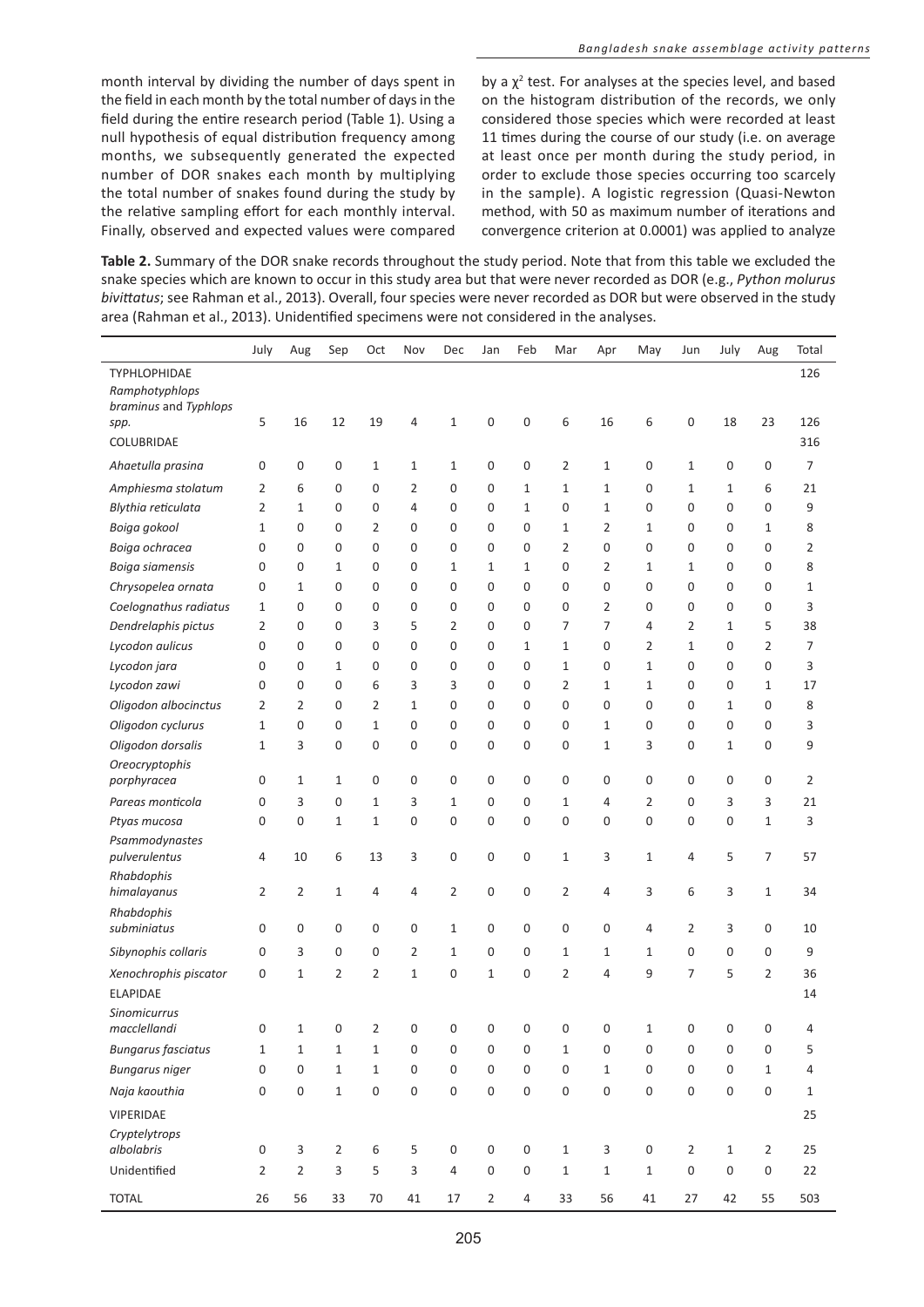whether the sample size for each species influenced the probability of a species to exhibit an uneven monthly activity pattern (score 1=uneven pattern; score 0=even pattern). Statistical analyses were performed with Statistica v.11.0 software. Non-normal variables were log-transformed before applying parametric tests.

#### **Shortcomings of this study**

We wish to stress that our data might have been partially affected by the scavenging activity of golden jackals (*Canis aureus*) which often patrol roads at night to feed on roadkill animals, including snakes. This scavenging activity may have resulted in several snakes being removed from the road at night. Also, the national park visitors and the local residents were occasionally observed removing specimens from the road. Hence, it is possible that several snakes had already been eaten or removed from the road when the surveys were undertaken, thus resulting in a diminished sample size. Furthermore, the probability of crossing road by snakes can vary from species to species (Andrews & Gibbons, 2005), and thus several of the species may have been underrepresented in our sample.

Aug<br>Sep

Yay  $\bar{z}$  $\bar{\exists}$ 

ğ eb. Иāг

 $\bar{\rm m}$ 

Oct<br>Nov

Dec

### **RESULTS**

Overall, we recorded 503 DORs, belonging to 30 different species, with a mean of 0.247 DOR/km (Table 2). For the analyses, however, we considered 29 'species' categories, given that Typhlopidae included two species (see Materials and Methods). Unidentified specimens, although reported in Table 2, were not included in the analyses. The observed monthly number of all the species recorded deviated significantly from an even distribution (χ<sup>2</sup>=112.3; df=11; *p*<0.0001), thus showing that snake activity was skewed throughout the year, being particularly intense in July, August and October, whereas being low in December, January and February (Fig. 2A). During the rest of the year, we did not observe any significant differences between the monthly observed and expected DORs. In five out of nine species with sufficient sample size to conduct robust analyses, there were uneven monthly activity patterns (Fig. 2B–F). An uneven monthly activity pattern occurred in (i) Typhlopidae (χ<sup>2</sup> =76.3; df=11; *p*<0.0001), with activity peaks in July and August, and reduced activity in November to February (Fig. 2B); (ii) *Amphiesma stolatum* (χ<sup>2</sup>=28.3; df=11; *p*<0.005), with an activity peak

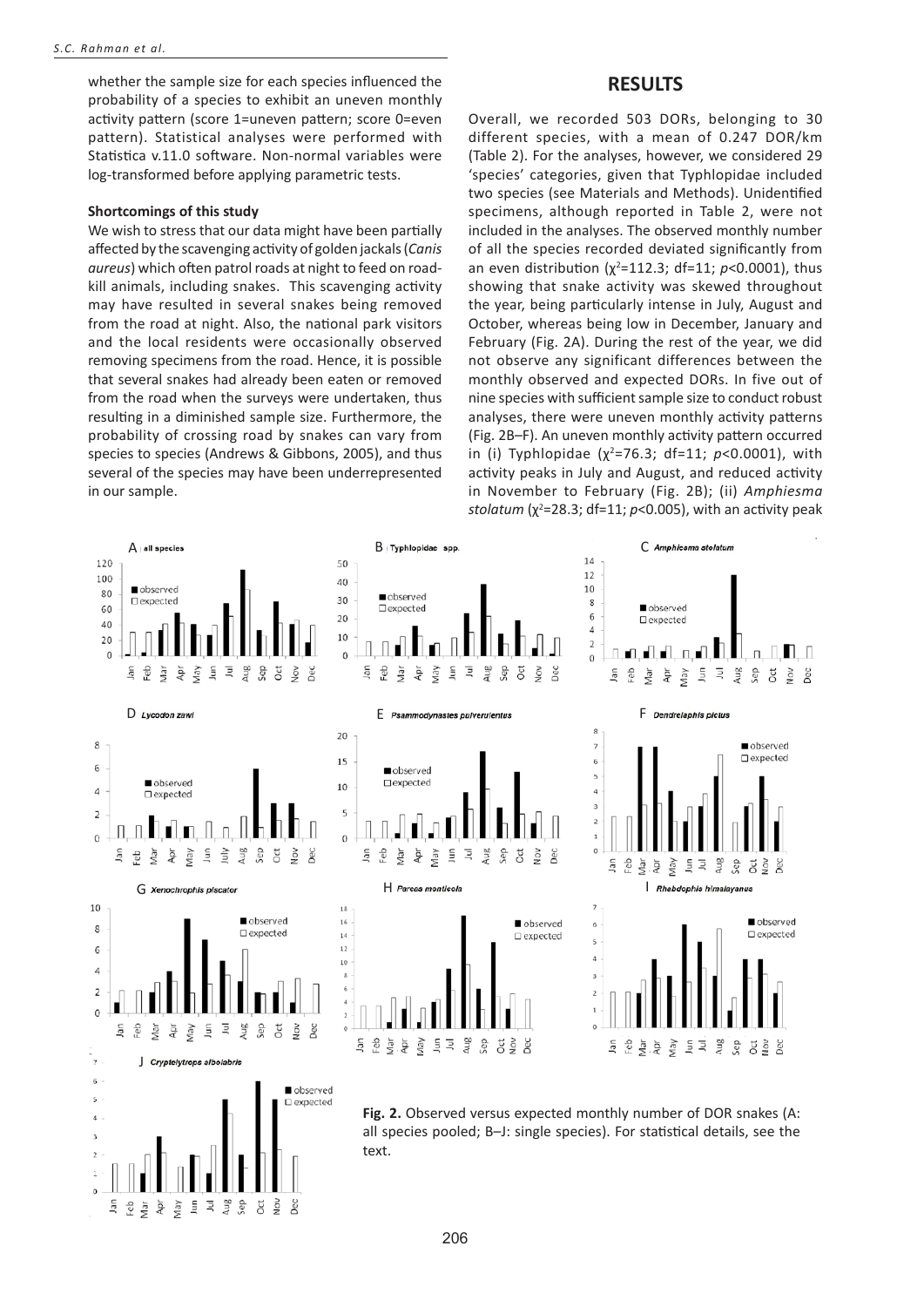in August (Fig. 2C); (iii) *Lycodon zawi* (χ<sup>2</sup>=38.4; df=11; *p*<0.0001), with activity peak in September (Fig. 2D); (iv) *Psammodynastes pulverulentus* (χ<sup>2</sup>=41.7; df=11; *p*<0.0001), with a prolonged activity peak in July to October and reduced activity in December to March (Fig. 2E); (ν) *Xenochrophis piscator* (χ<sup>2</sup>=42.3; df=11; *p*<0.0001), with an activity peak in May to June and reduced activity in August, and in November to February (Fig. 2F). Interestingly, Typhlopidae and *A. stolatum* were active mainly during the central phase of the monsoon, *L. zawi* during the final phase and *P. pulverulentus* during the whole of the monsoon period. When relating the activity patterns to monsoon seasonality (June, July, August and September), the activity pattern of four out of the five species occurred during the monsoon, the only exception being the semi-aquatic *X. piscator*.

Conversely, monthly activity was even in *Dendrelaphis pictus* (χ<sup>2</sup> =19.5; df=11; *p*=0.054; Fig. 2G), *Pareas monticola (χ*²=12.2; df=11; *p=0.349; Fig. 2H), Rhabdophis himalayanus* (χ<sup>2</sup>=12.9; df=11; *p*=0.299; Fig. 2I), and *Cryptelytrops albolabris* (χ<sup>2</sup>=17.6; df=11; *p*=0.061; Fig. 2J). A logistic regression analysis revealed that species' sample size did not influence the probability of uncovering an uneven monthly activity pattern in that species (-2log (likelihood) of the model=11.062, -2log (likelihood) of the intercept=12.36;  $χ²=1.30$ ; df=1; *p*=0.254), that is: even activity patterns were not due to an insufficient sample size but were real patterns.

The (log) mean monthly temperature positively influenced the (log) monthly number of DORs (considering all species pooled) (*r*<sup>2</sup>=0.530; *n*=12; *p*<0.001). Moreover, the (log) mean monthly rainfall was significantly positively correlated to the (log)number of monthly DORs (*r*=0.698; *r*2 =0.487; *n*=12, *p*<0.03).

# **DISCUSSION**

Road mortalities may provide insights into activity for some species which are highly active above-ground (e.g., Bonnet et al., 1999), but perhaps not in others. Due to this, the difficulty for researchers is deciding where they do and where they do not. Sentinel predators, for instance, may have very low activity patterns during certain months and move greater distances during others - but both types of movement can be classed as active. A typical example of this spacing pattern behaviour has been observed, for instance, in the tropical viper *Bitis gabonica*, which shows very limited movements during most of its active cycle (Angelici et al., 2000). However, that can disperse considerably during the mating period (especially the males), with a higher risk of road mortality during these unusually longer displacements as a consequence (Akani et al., 2002). Thus, it is likely that in our study there are both highly-active species (Bonnet et al., 1999) and sentinel ambush predators (Angelici et al., 2000). Unfortunately, the current knowledge of the ecology and life-history strategies of the snake species in Bangladesh is so scarce that we cannot anticipate which of the studied species conform with the former pattern and which to the latter pattern. Certainly, it is likely that *Python molurus* can mirror the sentinel ambushing

pattern. *Python molurus* were often reported to cross roads at nights in our study site, and their large size probably led the vehicle drivers to avoid running over them, which would explain why no DOR specimens of *P. molurus* were found during our study period. Highly active species, such as, *P. korros*, are one of the most commonly found species in the study area (Rahman et al., 2013), however they were rarely found dead on the road. The most likely explanation could be that the probability of snake crossing the road could vary from species to species, with *P. korros* probably avoiding this.

All the species recorded in the present study showed a strong reduction in activity from December to February, i.e. during the colder period of the year when the mean monthly temperature ranges between 16 and 18°C. Some species, such as for instance Typhlopidae spp., *Lycodon zawi* and *Psammodynastes pulverulentus*, were in fact not observed during the colder part of the year. The effect of ambient temperatures on snake activity was strongly supported by the significant association between snake activity and mean monthly temperatures, as was also true for rainfall. Indeed, if we exclude the significant reduction of snake activity during the coldest months of the year, three major activity patterns, two of them directly linked to rainfall patterns, were observed: (i) species displaying an even activity across the year; (ii) species with a single peak of activity coinciding with the monsoon (June to September); and (iii) species with a single peak of activity, well distinct from the monsoon phase.

Prey abundance and availability is probably one of the main factors affecting the snakes' activity patterns (Marques et al., 2001). With regards to *Amphiesma stolatum*,observations from Tetulia, Panchagarh in northwest Bangladesh indicate that they are very active in June-July and many of the road killed *A. stolatum* encountered were gravid (SMAR, unpublished information). Frogs are one of most important prey resources for the majority of the snake species in our study (e.g., Das, 2010). Therefore the high activity of frog-eating snakes such as *Amphiesma stolatum* during the monsoon is likely attributable to an increase in both the number and availability of frogs. Most of the temporal ponds and streams in our study site dry out completely by the end of December and remain dry until the first rains of the monsoon. Therefore, frogs are rarely active during the drier parts of the year. However, some amphibians such as toads of the genus *Duttaphrynus* are seen throughout the year, and these amphibians most likely constitute an important prey resource for *Rhabdophis subminiatus* (SCR, unpublished observations), and most likely explains why this species did not display a monsoon-related seasonal activity pattern.

The activity peaks of Typhlopidae occurred in July and August, during the peak of the monsoon. However, the increased activity during the monsoon was most likely not caused by increased prey availability. Typhlopidae are fossorial and during the wettest part of the year their underground shelters often become temporarily inundated by heavy rains forcing the snakes above ground.